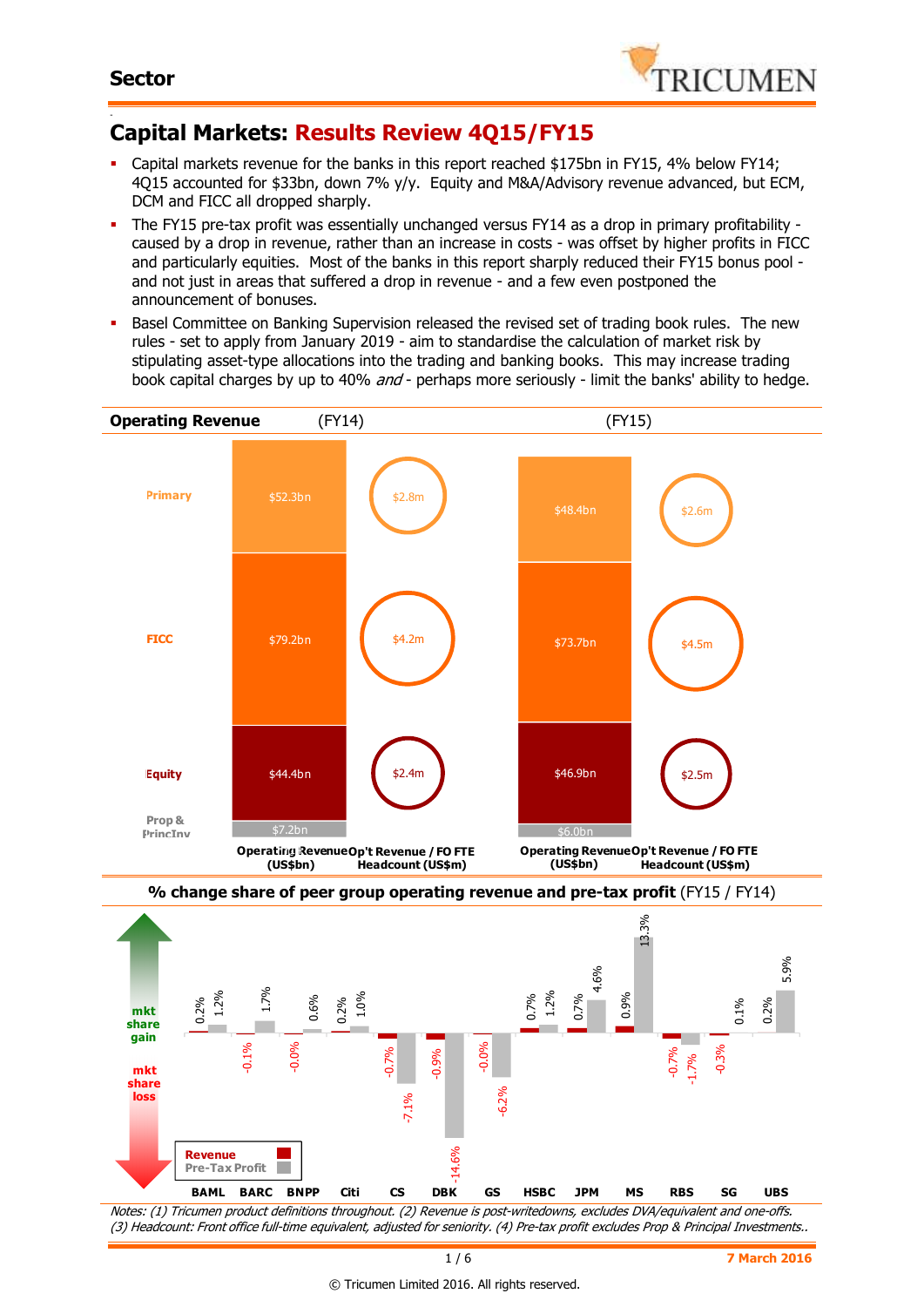

## **Primary issuance & Advisory**

- DCM had a weak 4Q15, with volumes and fees in bonds and loans falling by 25-30% relative to 4Q14. On full-year basis, fees held up better in the Americas than elsewhere: down 7% y/y in bonds and 10% in loans, versus high double-digit declines in other main regions.
- **ECM** recorded another weak quarter as a 20% plunge in fees easily outstripped a much milder fall in deal volumes. EMEA and Americas dropped by 20-25% relative to FY14, with telcos and pharma being the only industries that enjoyed a significant growth in fees.
- Despite a slowdown in 4Q15, M&A/Advisory was one area of growth in FY15: benefiting from record volumes (\$5tr as of mid-Dec-15), banks in this report collected \$14bn in fees, 18% ahead of FY14. Americas led the way with c.15% growth in fees, much of it from mega-deals, where fees doubled from FY14. APAC was broadly unchanged, while Europe declined by 10%.



Notes: (1) Tricumen product definitions throughout. (2) Revenue is post-writedowns, excludes DVA/equivalent and one-offs. (3) Headcount: Front office full-time equivalent, adjusted for seniority. (4) Pre-tax profit excludes Prop & Principal Investments.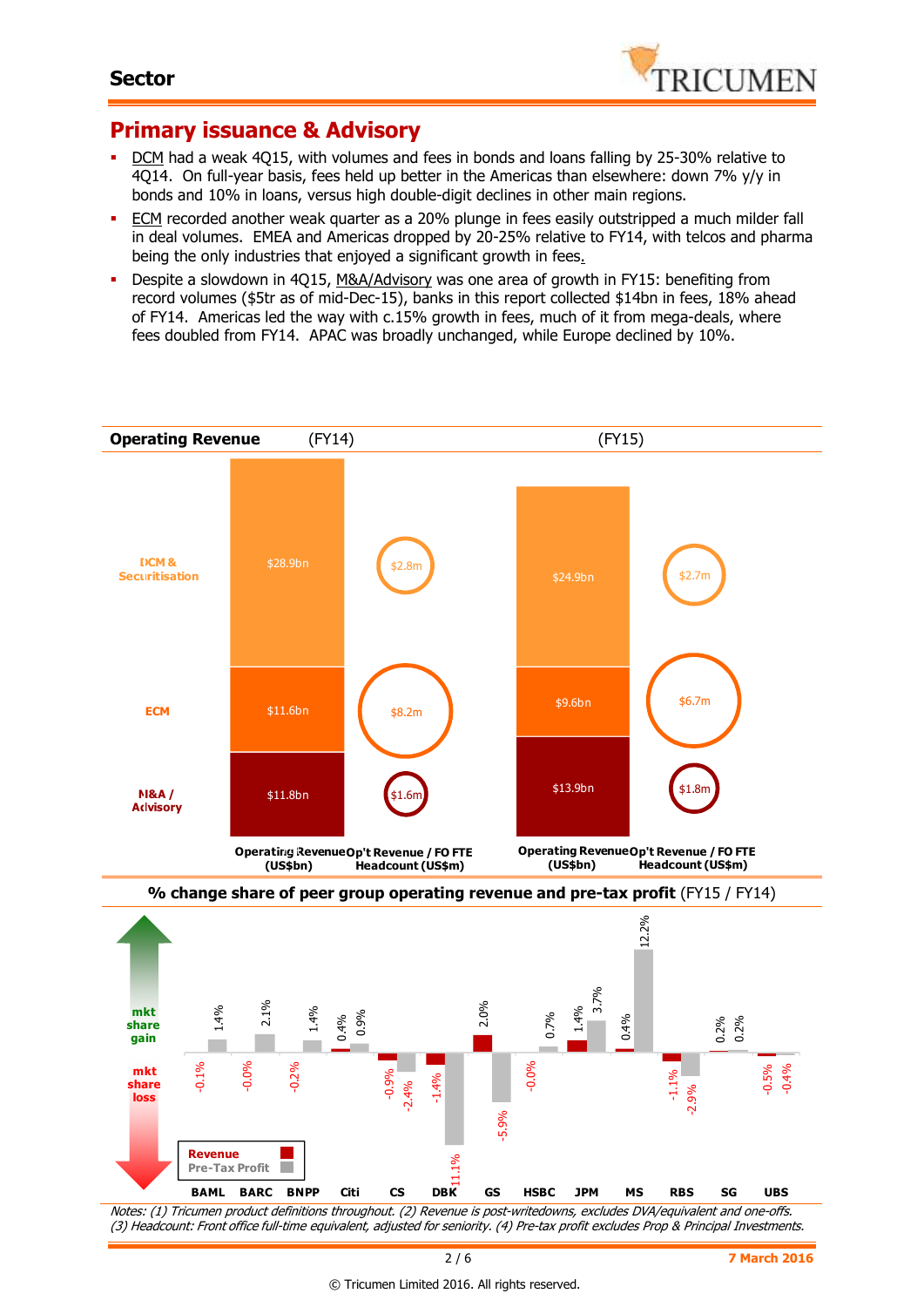### **Sector**



## **FICC**

- FX markets softened in 4Q15. In spot markets, the client revenue opportunity dropped 10% y/y; swaps and options market suffered an even more pronounced drop, as did LatAm and CEEMEA. The only bright spot in 4Q15 was APAC, where the market grew by about 30% y/y.
- In rates, repo trading in 4Q15 improved in both the US and APAC, driven by interest rates; but Europe saw a sharp slowdown. Client revenue opportunity in the US declined by around 25% but European swaps were on par with FY14; and global exotics fell 12% y/y. Munis extended a decline seen in 3Q15. Primary dealers continue to desert the European markets: in 4Q15 alone, Credit Suisse, ING, Commerzbank and Deutsche Bank all cut the number of countries under coverage.
- Credit revenue endured the sharpest drop in FY15. In 4Q15, the US HG was stable, but European corporate bond trading nosedived, largely due to cuts in dealer inventory. The HY markets were in turmoil in 4Q15; in December alone, four US funds which primarily invest in HY bonds liquidated their holdings or halted withdrawals, prompting fears over the corporate bond outlook. Major banks - Barclays, Credit Suisse and, most recently, Goldman Sachs among them - created teams dedicated to making markets in bond ETFs. In the US, AuM surged 40%+ in 2015 - to 20% of the total US ETF market - but margins are a fraction of those in bond trading.



Notes: (1) Tricumen product definitions throughout. (2) Revenue is post-writedowns, excludes DVA/equivalent and one-offs. (3) Headcount: Front office full-time equivalent, adjusted for seniority. (4) Pre-tax profit excludes Prop & Principal Investments.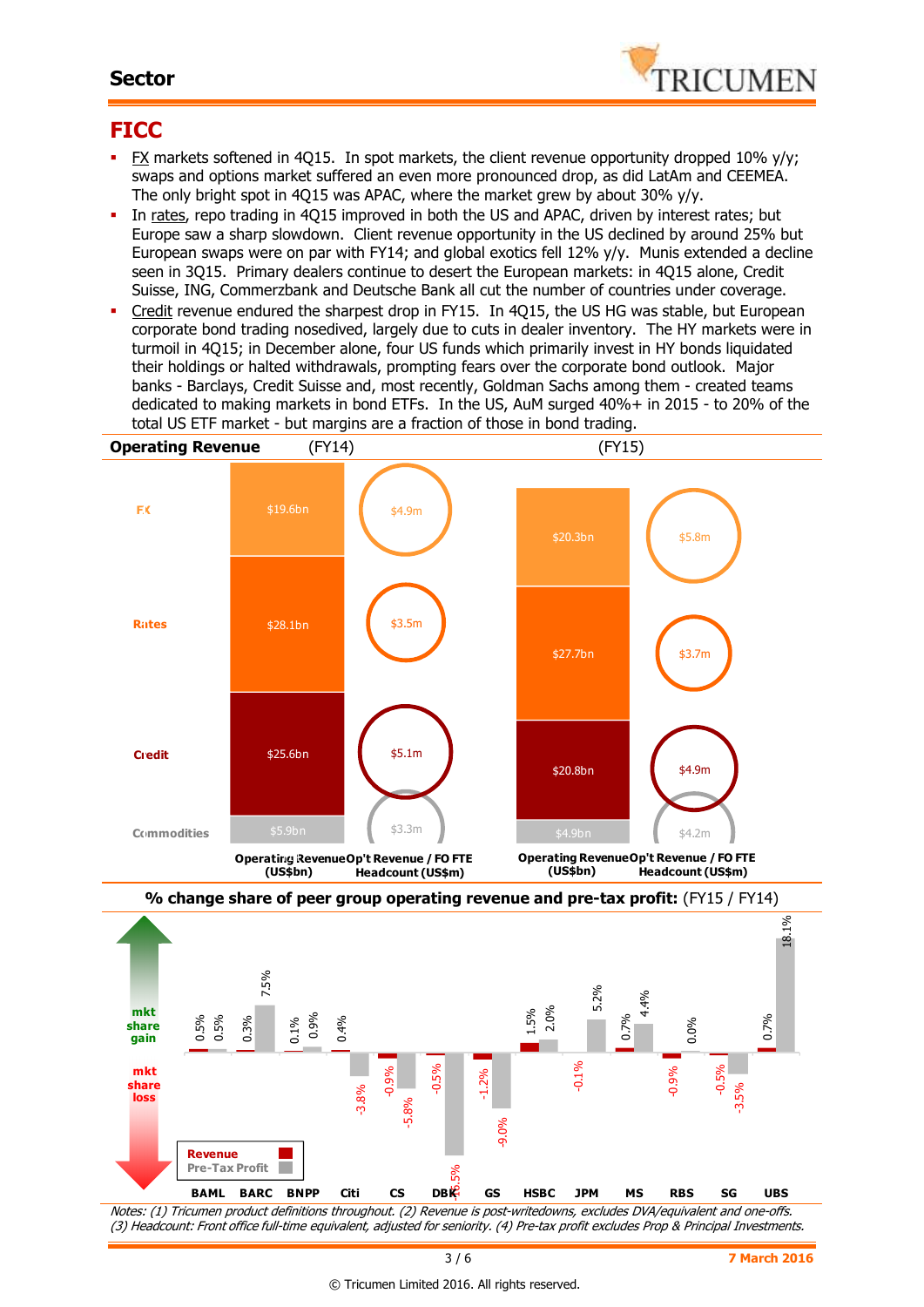### **Sector**



## **Equities**

- Banks in this report achieved a healthy 8% revenue growth in cash equity markets. Regionally, Europe outperformed, both in hi-touch and particularly electronic markets. EU plans to impose tough restrictions on dark pools (see our 2Q15 Results Review), though there are signs that this may be delayed until 2018 and exempt large-scale trades; in the meantime, European dark pools grew their trading volume by c.50% in 2015, compared to <30% for public venues. North America and APAC, by contrast, suffered a slowdown in electronic volumes in 4Q15.
- Equity derivatives revenue advanced by 4% y/y, but the rate of growth dropped significantly in 4Q15: at the end of 9m15 y/y, derivative revenues for the banks in this report were 13% ahead of 9m14. In 4Q15, flow revenues dropped by 15-20% in all three main regions; while structured issuance grew in EMEA and, to a lesser extent, APAC.
- Prime services also grew, albeit modestly, amid strong securities lending in the US up 26% y/y in 4Q15 and 38%in 2015. Hedge funds' AuM grew 3% y/y in 2015.



4 / 6 **7 March 2016**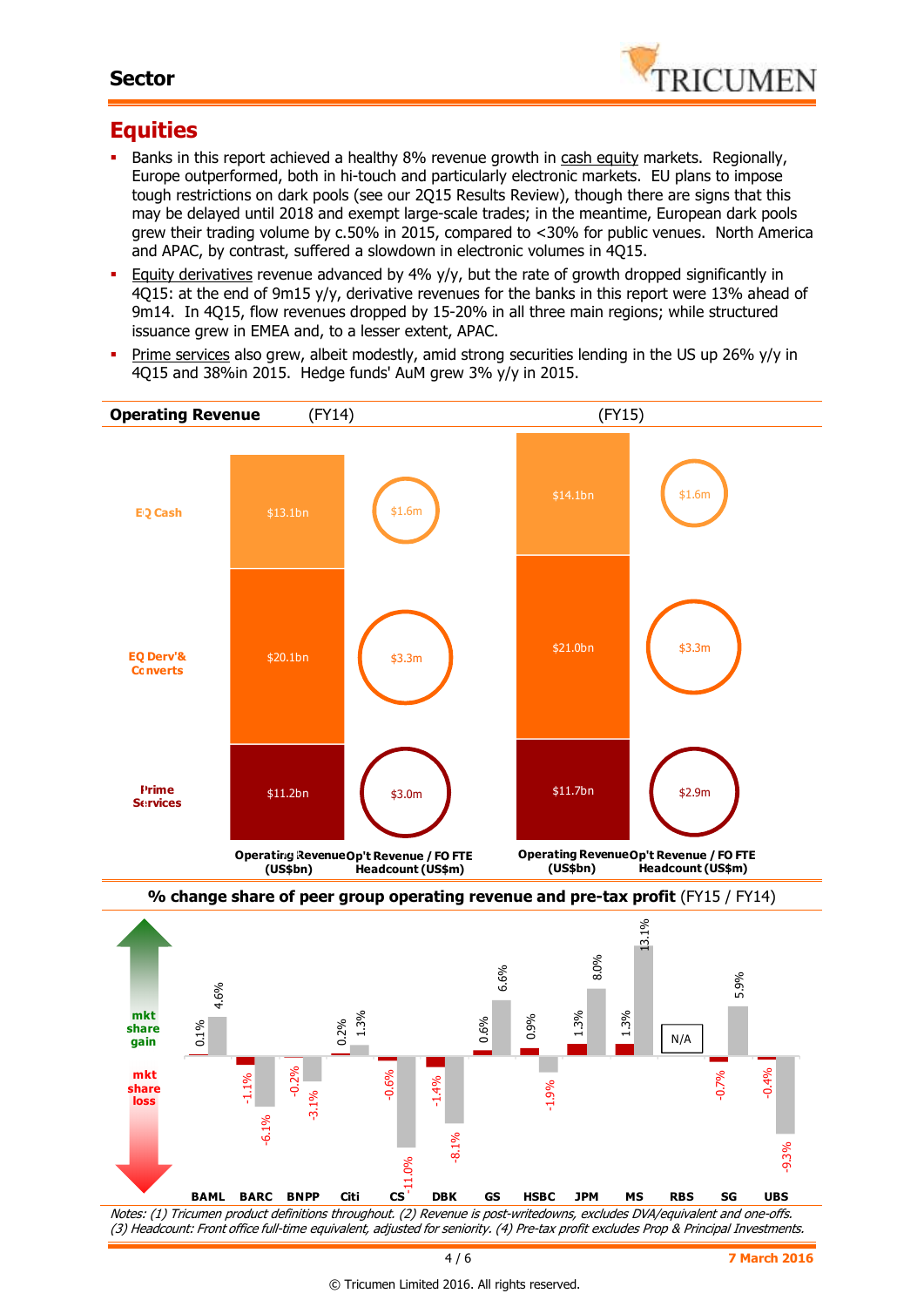# **Revenue dynamics**

#### **FY15 / FY14** (Operating revenue, % change, US\$, Global Level 1)

|                               | BAML | <b>BARC</b> | <b>BNPP</b> | Citi | CS | <b>DBK</b> | GS | <b>HSBC</b> | <b>JPM</b> | <b>MS</b> | <b>RBS</b> | SG  | <b>UBS</b> | <b>Top 25%</b> | Bottom 25% |
|-------------------------------|------|-------------|-------------|------|----|------------|----|-------------|------------|-----------|------------|-----|------------|----------------|------------|
| <b>Capital Markets: Total</b> | ⇨    | ⊕           | ⊕           | ⇨    | ⊕  | ⇩          | ⇨  | ⇧           | ⇧          | ✿         | ⇩          | ⊕   | ⇨          | $-1%$          | $-11%$     |
| Primary                       | ⇨    | ⇨           | ⊕           | ⇨    | ⇩  | ⇩          | ⇧  | ⇩           | ⇧          | ⇨         | ⇩          | ⇧   | ⊕          | $-3%$          | $-15%$     |
| <b>DCM Bonds</b>              | ⇨    | 企           | ⇨           | ⇨    | ⇩  | ⊕          | ⇩  | ⇩           | 合          | ⇨         | ⇩          | ⇧   | ⊕          | $-0%$          | $-20%$     |
| DCM Loans                     | ⇩    | ✿           | ⇨           | ⇧    | ⊕  | ⇩          | ⇨  | ⇧           | ⊕          | ⊕         | ⊕          | ⇨   | ⇨          | $+7%$          | $-24%$     |
| Securitisation                | ⇩    | ⇨           | ⊕           | ⇧    | ⇨  | ⊕          | ⇨  | ⇩           | ⇧          | ⇩         | N/M        | ⇑   | ⊕          | $-10%$         | $-20%$     |
| <b>ECM</b>                    | ⇩    | ⇩           | ⇨           | ⊕    | ⇩  | ⊕          | ⇨  | ⇩           | ⇧          | ⇨         | N/M        | ⇑   | ⇑          | $-11%$         | $-27%$     |
| M&A / Advisory                | ⇑    | ⊕           | ⊕           | ⇨    | ⇨  | ⇩          | ⇧  | ⇩           | ⇧          | ⇨         | N/M        | ⊕   | ⊕          | $+21%$         | $-2%$      |
| Secondary                     | ⇨    | ⊕           | ⇨           | ⇨    | ⇩  | ⊕          | ⊕  | ⇧           | ⇨          | ⇧         | ⇩          | ⊕   | ✿          | $+0%$          | $-11%$     |
| <b>FX</b>                     | ⇑    | ⊕           | ⇧           | ⊕    | ⊕  | ⊕          | ⇨  | ⇨           | ⇨          | ⇨         | ⇩          | ⊕   | ⇑          | $+13%$         | $-4%$      |
| Rates                         | ⇨    | ➡           | ⊕           | ⇨    | ⇧  | ⊕          | ⊕  | ⇧           | ⇨          | ⇧         | ⇨          | ⊕   | ⇩          | $+6%$          | $-9%$      |
| Credit                        | ⇨    | ✿           | ⇨           | ⇨    | ⇩  | ⊕          | ⇩  | ⇧           | ⇩          | ⇨         | ⊕          | ⊕   | ⇧          | $-5%$          | $-27%$     |
| Commodities                   | Д    | ⊕           | ⇨           | ⇮    | ⇩  | ⊕          | ⊕  | ⇨           | ⇨          | ⇑         | N/M        | ⊕   | ⇮          | $-4%$          | $-34%$     |
| EQ Cash                       | ⇨    | ⇩           | ⊕           | ⇨    | ⇩  | ⊕          | ⇧  | ⊕           | ⇧          | ⇑         | N/M        | ⇨   | ⊕          | $+13%$         | $-1%$      |
| EQ Derv & Converts            | ⇨    | ⊕           | ⇩           | ⇨    | ⇩  | ⊕          | ⇨  | ⇧           | ⇧          | ⇧         | N/M        | ⇩   | ⇨          | $+15%$         | $-9%$      |
| <b>Prime Services</b>         | ⇩    | ⊕           | ⊕           | ⇨    | ⇩  | ⊕          | ⇧  | ⇩           | ⇨          | ⇨         | N/M        | ⇑   | ⇑          | $+7%$          | $+2%$      |
| Prop Trading                  | N/M  | ⊕           | ⇨           | ⇩    | ⇧  | N/M        | ⇨  | 合           | ⊕          | N/M       | N/M        | Л   | N/M        | $-4%$          | $-42%$     |
| <b>Principal Investments</b>  | N/M  | N/M         | N/M         | N/M  | ⇩  | ⇨          | ⇨  | ⇩           | N/M        | 습         | N/M        | N/M | N/M        | $+4%$          | $-46%$     |

#### **4Q15 / 4Q14** (Operating revenue, % change, US\$, Global Level 1)

| <b>BAML</b> | <b>BARC</b> | <b>BNPP</b> | Citi      | <b>CS</b> | <b>DBK</b> | GS            | <b>HSBC</b> | <b>JPM</b> | <b>MS</b> | <b>RBS</b> | SG            | <b>UBS</b>    | <b>Top 25%</b> | Bottom 25% |
|-------------|-------------|-------------|-----------|-----------|------------|---------------|-------------|------------|-----------|------------|---------------|---------------|----------------|------------|
| ⇨           | ⊕           | ⇨           | ⇧         | ⇩         | ⊕          | ⇨             | ⇑           | ⇨          | ⇧         | ⇩          | ⊕             | ⊕             | $-4%$          | $-19%$     |
| ⇩           | ⇨           | ⇩           | ⇧         | ⊕         | ⇩          | ⇑             | ⇧           | ⊕          | ⇨         | ⇩          | $\Rightarrow$ | $\Rightarrow$ | $+0%$          | $-22%$     |
| ⇩           | ⇧           | ⊕           | $\bullet$ | ⇨         | ⇩          | ⇨             | ⇧           | ⊕          | ⊕         | ⇩          | ⇨             | ⇨             | $-3%$          | $-36%$     |
| ⇩           | 合           | ⇨           | ⇑         | ⇩         | ⊕          | ⇨             | ⇩           | ⊕          | ⇨         | ⇩          | ⇧             | ⇨             | $+1%$          | $-33%$     |
| ⇩           | ⇩           | ⊕           | ⇧         | ⊕         | ⇧          | $\Rightarrow$ | ⇩           | ⇨          | ⇨         | N/M        | ⇧             | ⇩             | $-13%$         | $-30%$     |
| ⇩           | ⇨           | ⇨           | ⇨         | ⇩         | ⇩          | ⊕             | ⇩           | ⇧          | ⇧         | N/M        | ⇧             | ⊕             | $-8%$          | $-31%$     |
| ⇨           | ⊕           | ⇧           | ⇨         | ⇮         | ⇩          | ⇑             | ⇩           | ⇧          | ⇨         | N/M        | ⇩             | ⊕             | $+21%$         | $-5%$      |
| ⇑           | ⊕           | ⇨           | ⇨         | ⇩         | ⊕          | ⊕             | ෑ           | ⇨          | ⇧         | ⇨          | ⊕             | ⊕             | $+2%$          | $-13%$     |
| ⇨           | ⊕           | ⇨           | ⇨         | ⇧         | ⊕          | ⇩             | ⇑           | ⊕          | ⊕         | ⊕          | ⇨             | ⇧             | $+5%$          | $-7%$      |
| ⇨           | ⇨           | ⊕           | ⇨         | ⇑         | ⇩          | 企             | N/M         | ⇩          | ⇩         | 仆          | ⊕             | ⊕             | $+17%$         | $+2%$      |
| ⇑           | ⇧           | ⇨           | ⊕         | ⇩         | ⊕          | ⇨             | N/M         | ⇨          | ⊕         | N/M        | ⇩             | ⇑             | $+6%$          | $-15%$     |
| ⇑           | ⊕           | ⇩           | ⇑         | N/M       | ⇩          | ⊕             | ⊕           | ⇨          | ⇨         | N/M        | ⇨             | ⇑             | $-1%$          | $-33%$     |
| ⇨           | ⇨           | ⇩           | ⇑         | ⇩         | ⇩          | ⇩             | ⊕           | ⇨          | ⇑         | N/M        | ⇧             | ⊕             | $+5%$          | $-8%$      |
| ⇨           | ⊕           | ⇧           | ⇑         | ⊕         | ⊕          | ⇨             | N/M         | ⇨          | ⇧         | N/M        | ⊕             | ⊕             | $+5%$          | $-46%$     |
| ⊕           | ⊕           | ⇩           | ⇑         | ⇩         | ⇩          | ⇧             | ⇨           | ⇩          | ⇨         | N/M        | $\Rightarrow$ | ⇑             | $+8%$          | $-8%$      |
| N/M         | ⇩           | ⇧           | ⇨         | ⇑         | N/M        | ⇩             | ⇩           | ⊕          | N/M       | N/M        | ⇨             | N/M           | $+0%$          | $-19%$     |
| N/M         | N/M         | N/M         | N/M       | ⇩         | N/M        | ⇩             | ⇨           | N/M        | ⇧         | N/M        | N/M           | N/M           | $+1%$          | $-14%$     |
|             |             |             |           |           |            |               |             |            |           |            |               |               |                |            |

Source: Tricumen. Notes: (1) Tricumen product definitions throughout. (2) Arrows show % change in revenue vs peers. Up- /down-arrows: top-/bottom-quartile. (3) Revenue is post-writedowns, excludes DVA/equivalent and one-offs, as described in the Company Section.